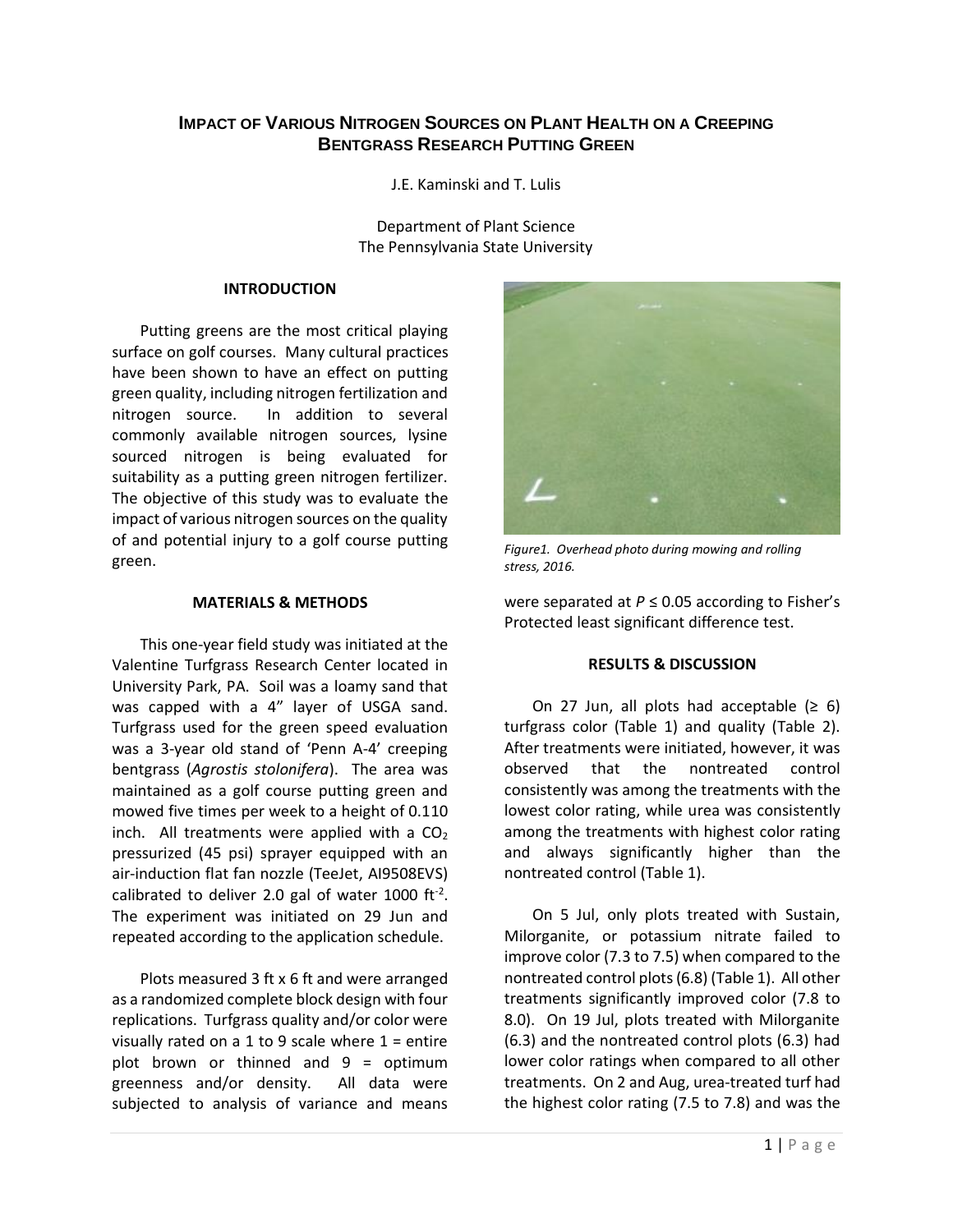only treatment with color ratings higher than the nontreated control. However, on one or both dates, color in plots treated with granular lysine, liquid lysine, ammonium sulfate, or potassium nitrate (68 to 7.0) was statistically similar to plots treated with urea.

Turfgrass quality, in terms of uniformity and density, remained high for all treatments during the entire trial (Table 2). Phytotoxic injury to turfgrass was observed and noted on multiple rating dates in plots treated with liquid lysine, ammonium sulfate, and potassium nitrate (Table 3). No treatment produced unacceptable levels  $(≥ 3)$  of injury and no discernable injury was observed more than five days after any application.

#### **ACKNOWLEDGEMENTS**

We thank Purely Organic, the Pennsylvania Turfgrass Council, and the staff at the Joseph Valentine Turfgrass Research Canter for supporting this research.

Table 1. Color on a creeping bentgrass putting green following the application of various fertilizer products, 2016.

|                                             |             | Color <sup>z</sup> |                  |                  |                  |                  |
|---------------------------------------------|-------------|--------------------|------------------|------------------|------------------|------------------|
| Treatment and rate per 1000 ft <sup>2</sup> | Application | 27 Jun             | 5 Jul            | 19 Jul           | 2 Aug            | 16 Aug           |
| 1 Granular Lysine 0.25 lb N                 | AC          | 8.0a <sup>x</sup>  | 7.8a             | 7.5a             | 6.8ab            | 7.0ab            |
| 2 Liquid Lysine 0.125 lb N                  | ABCD        | 8.0a               | 8.0a             | 7.8 a            | 6.8ab            | 6.8ab            |
|                                             | AC          | 8.0a               | 7.3ab            | 7.3a             | 6.3 <sub>b</sub> | 6.5 <sub>b</sub> |
| 4 Milorganite 0.25 lb N                     | AC          | 8.0a               | 7.3ab            | 6.3 <sub>b</sub> | 6.5ab            | 6.5 <sub>b</sub> |
|                                             | ABCD        | 8.0a               | 8.0a             | 8.0a             | 7.5a             | 7.8a             |
| 6 Ammonium Sulfate 0.125 lb N               | ABCD        | 8.0a               | 8.0a             | 7.8a             | 7.0 ab           | 6.8 ab           |
| Potassium Nitrate 0.125 lb N<br>7           | ABCD        | 8.0a               | 7.5ab            | 7.3a             | 6.5ab            | 6.8ab            |
|                                             |             | 8.0a               | 6.8 <sub>b</sub> | 6.3 <sub>b</sub> | 6.3 <sub>b</sub> | 6.3 <sub>b</sub> |

<sup>z</sup> Color was visually assessed on a 1 to 9 scale where  $1$  = entire plot brown and 9 = optimum greenness.

 $\frac{y}{x}$  Treatments were applied on the following dates: A = 29 Jun, B= 13 Jul, C = 28 Jul, and D = 9 Aug.

<sup>x</sup> Means in a column followed by the same letter are not significantly different at *P* ≤ 0.05 according to the Fisher's least significant difference test.